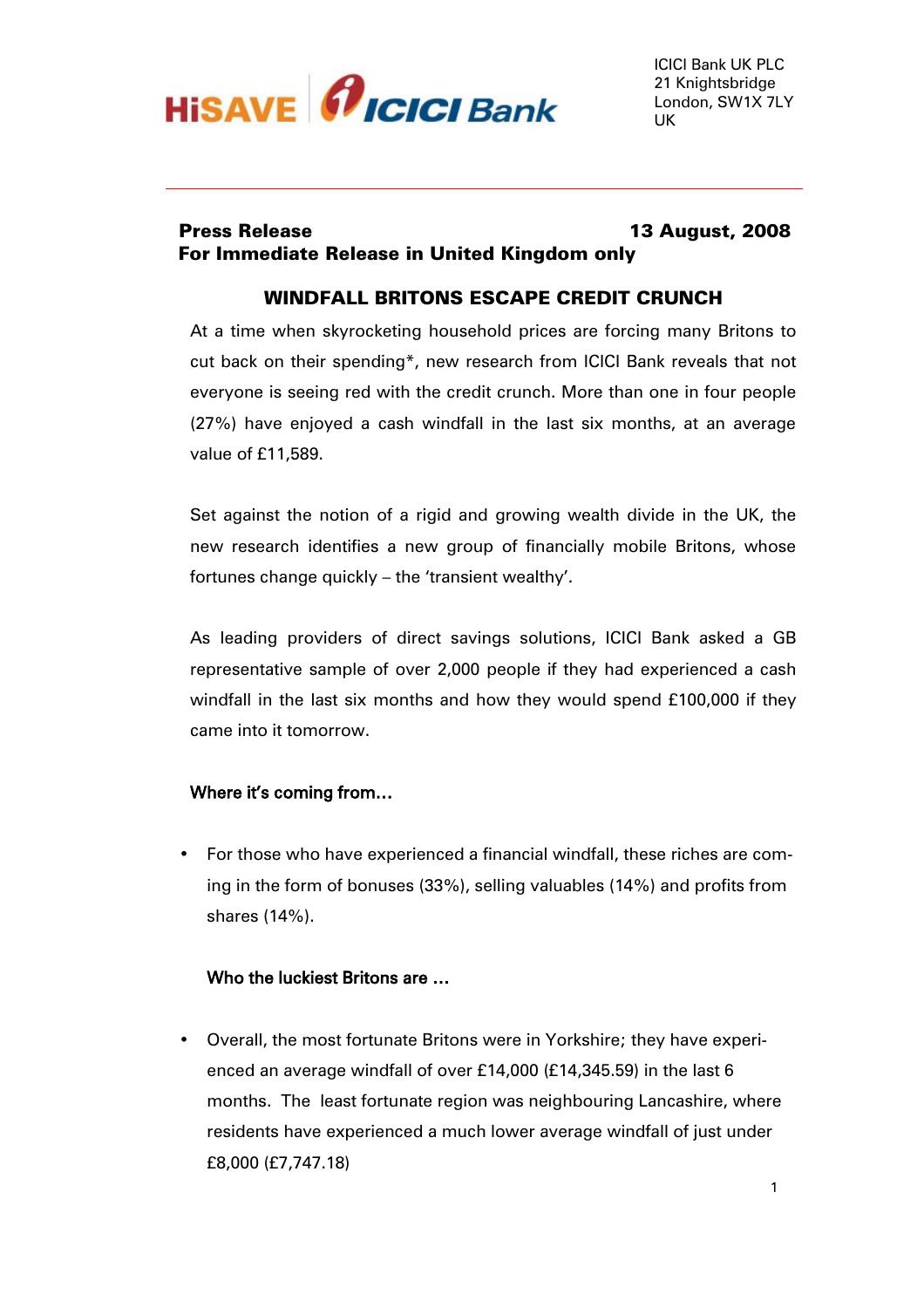

• Despite concern over inequalities in what men and women earn, it seems women are more fortunate than men when it comes to experiencing a cash windfall; 64 per cent of women have had a windfall of up to £3,000 in the last 6 months, compared to 61 per cent of men.

## How Britons would spend £100,000….

- When asked what they would do if they were to win £100,000, Britons were keen to clear their mortgage (24%) and put the money in a high interest savings account (23%).
- Overall, 44% of people admitted they would clear their debts while 38% said they would save the cash. Just 11% of people would blow the money on a spending spree. Interestingly, a higher percentage (40%) of men would save the cash than women (37%).
- Those who would spend the money rather than pay off their debts would use it to escape the UK: either purchasing a home abroad (5%) or travelling the world (5%).

Deepak Varghese, Head of Retail and Private Banking at ICICI Bank UK plc, commented: "Despite the fact that living costs are set to rise, our research shows it's not all doom and gloom. In fact, one in four Britons have been lucky enough to benefit from a cash windfall in the past six months.

A significant proportion of British adults are experiencing major, positive changes in their fortunes. These windfalls are usually not planned and these people need somewhere safe to put their money while they plan their next steps.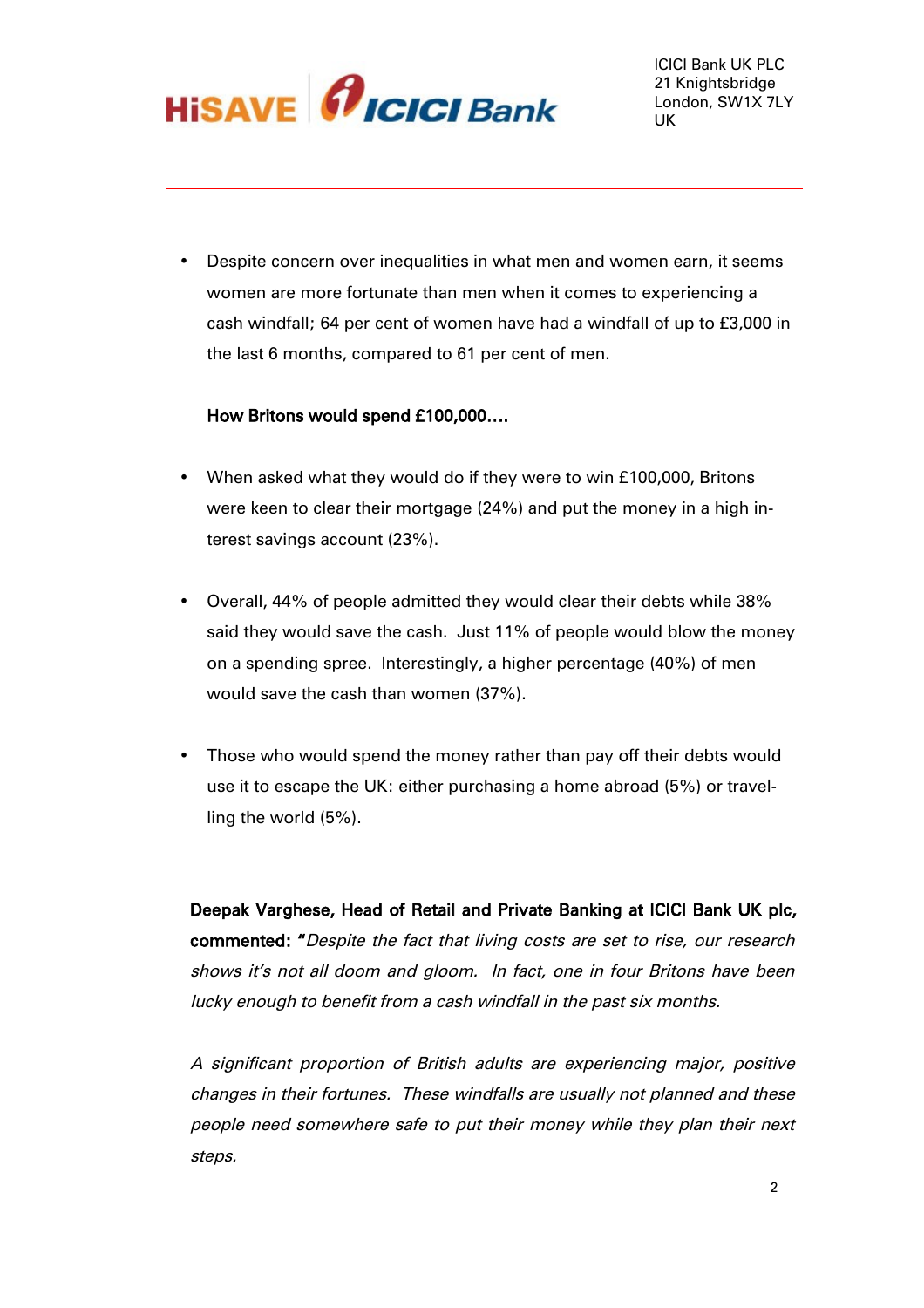

To this end, we offer our customers simple and straightforward banking with no asterisks. ICICI Bank's HiSave Fixed Rate Account, currently offers a 7.2% fixed rate for one year, so there is no need for savers to rely on luck when it comes to finding a savings account with an excellent rate of return."

# - ENDS/MORE -

# For more information, interviews, regional figures or case studies please contact FD Consumer Dynamics:

Lindsay Wienand/ Connie Jackman 0207 269 7265/ 190 [Lindsay.wienand@fd.com](mailto:Lindsay.wienand@fd.com) or [Connie.Jackman@fd.com](mailto:Connie.Jackman@fd.com)

#### Notes to Editors

#### **Sources**

\* 'Middle class hit as annual bills increase at twice inflation rate', Daily Telegraph,  $23^{\circ}$  June 2008 [http://www.telegraph.co.uk/news/newstopics/politics/economy/2176938/Middle](http://www.telegraph.co.uk/news/newstopics/politics/economy/2176938/Middle-class-hit-as-annual-bills-increase-at-twice-inflation-rate.html#continue)[class-hit-as-annual-bills-increase-at-twice-inflation-rate.html#continue](http://www.telegraph.co.uk/news/newstopics/politics/economy/2176938/Middle-class-hit-as-annual-bills-increase-at-twice-inflation-rate.html#continue)

The research was carried out by YouGov amongst a GB representative sample of 2,128 people in May 2008. Additional research is available on request.

ICICI Bank asked GB adults if they had experienced a cash windfall within the last six months, as well as how they would spend £100,000 if they came into it tomorrow.

#### About ICICI Bank

Customers can use ICICI's website for more information and product details at <http://www.icicibank.co.uk/>.